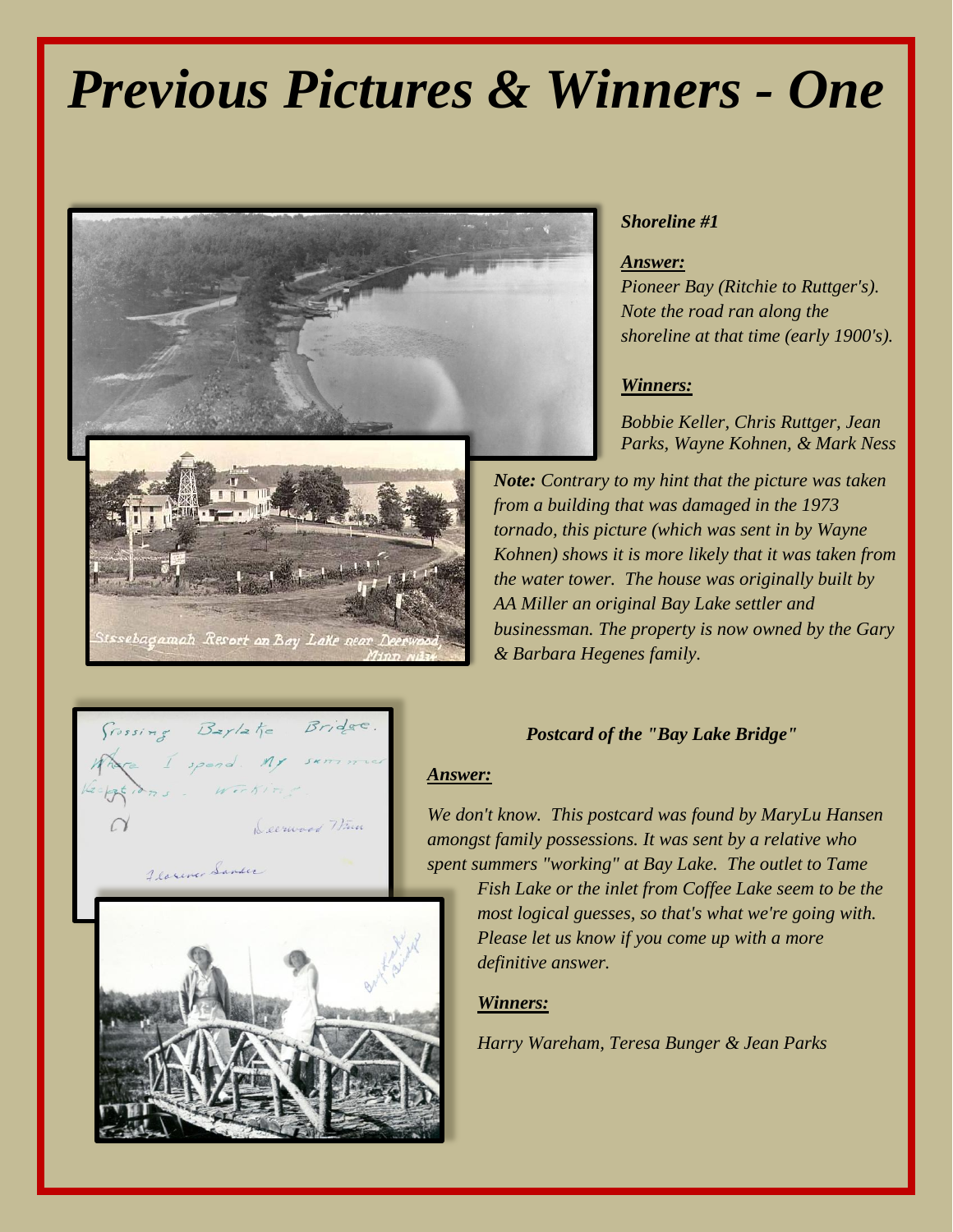

## *Point #3*

*Winner: Tiffin Tripp*

#### *Answer:*

*Part of Nick Newgard's homestead. Current residents: Ciresi (foreground) and Marvin (background). North Bay Shore (i.e. shoreline east of Ruttger's) is in the far background.*



## *Road #1*

*Winners: Bobbie Keller Gary Malek*

*Answer: Original Highway 6 now Cottage Hill Road.*



## *Building #1*

*Winner: Laurie Busyn*

*Answer: Grocery & Feed Store built and operated by Arthur & Ester Gray in 1906. Now Ruttger's Country Store.*



*School #1 Winner: Bobbie Keller*

*Answer: Katrine School. The two ruts eventually became Highway 6 (and now Eaglewood Road).*